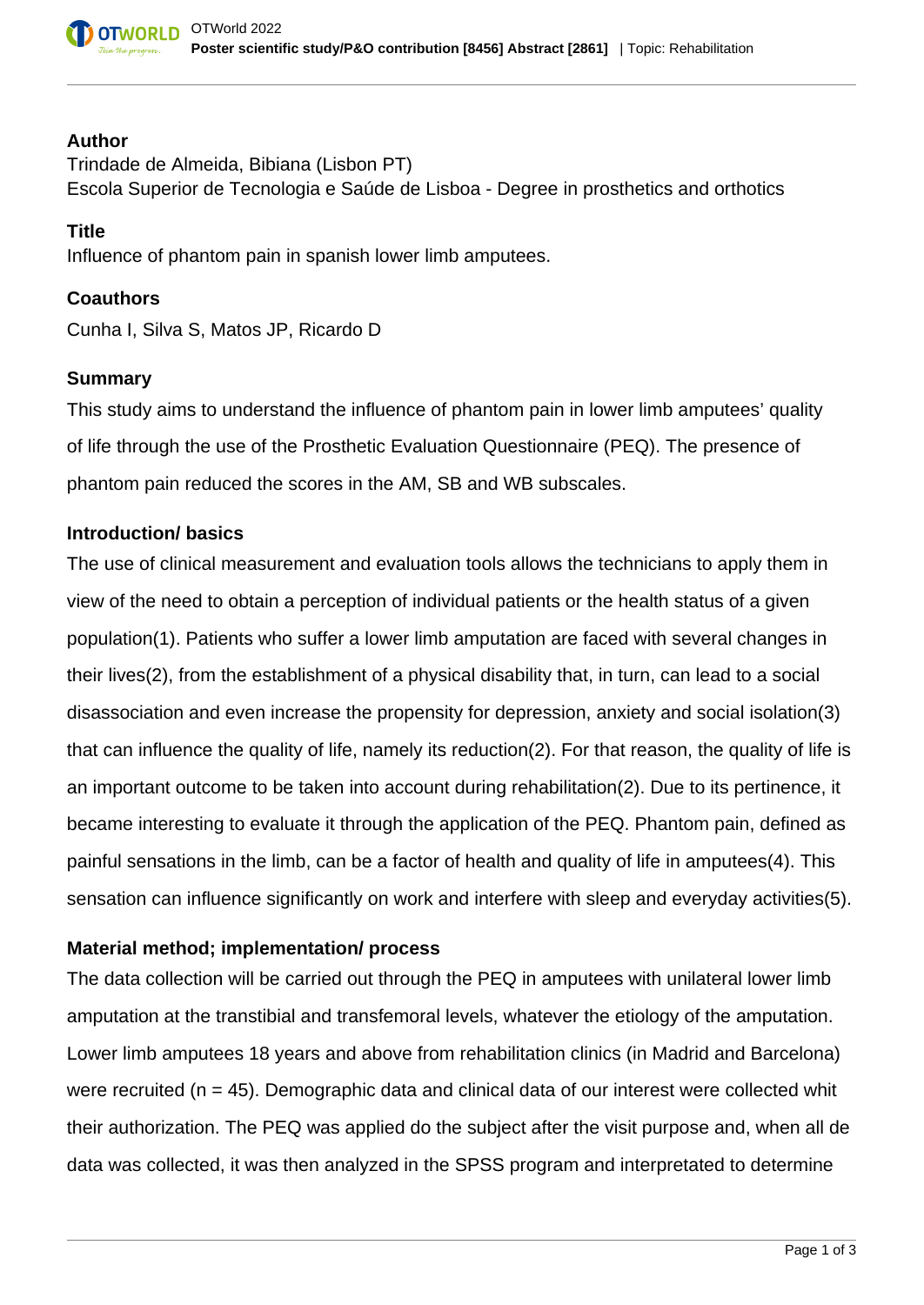which data has influence over the quality of the patient's life. This study was approved by the Ethics Committee of Escola Superior de Tecnologia da Saúde de Lisboa.

# **Results**

Our study had the participation of 45 amputees, with almost two thirds of these amputees being part of the sample from Madrid and the rest from Barcelona, 27 were male amputees (60%) and 18 female (40%), and the mean age of all participants was 44.3 years (range 22-80; SD=13,72). As for the level of amputation, 22 transtibial amputees, 20 transfemoral amputees, while knee disarticulation is present in a minority, with only 3 amputees (9.7%). The most common aetiologies in this sample are traumatic with 24 participants, due to neoplasia with 12 participants, followed by vascular (5), infectious process (3) and congenital (1). Gender was a factor that we found to influence some subscales of the PEQ, namely, it was possible to verify statistically significant differences in the FR subscale, the female gender presents significantly lower values compared to the male gender, which means, that the female gender is more frustrated than the male gender. Pearsons correlation on the V7D question of the PEQ with the validated subscales was used to obtain the results. We were able to verify that, in fact, the presence of phantom pain in amputees influences the quality of life regarding the use of the prosthesis, and we found statistically significant differences in 3 of the 9 subscales. In the AM subscale (r=-0.304\*), in the SB subscale (r=-0.329\*) and in the WB subscale (r=-0.319\*).

## **Discussion/ conclusion; conclusion for the practice**

In our results phantom pain affects AM subscale and in a study by Van der Schans et al. (5) it can be verified that amputees with phantom pain had a median walking distance of 100-500 meters and without phantom pain, the median distance was 500-1000 meters(5). It can be argued that amputees with phantom pain have a shorter walking distance compared to amputees who don't have phantom pain, influencing their ambulation and, consequently, their quality of life, which, according to this research, amputees with phantom pain have a poorer quality of life(5). The SB subscale in our research was influenced by phantom pain, as in the article by Bosmans et al.(6), where the phantom pain influenced the social well-being, preventing them from achieving and performing various tasks, the amputees end up skipping certain activities, work or losing contact with their family and friends. Concluding that the more